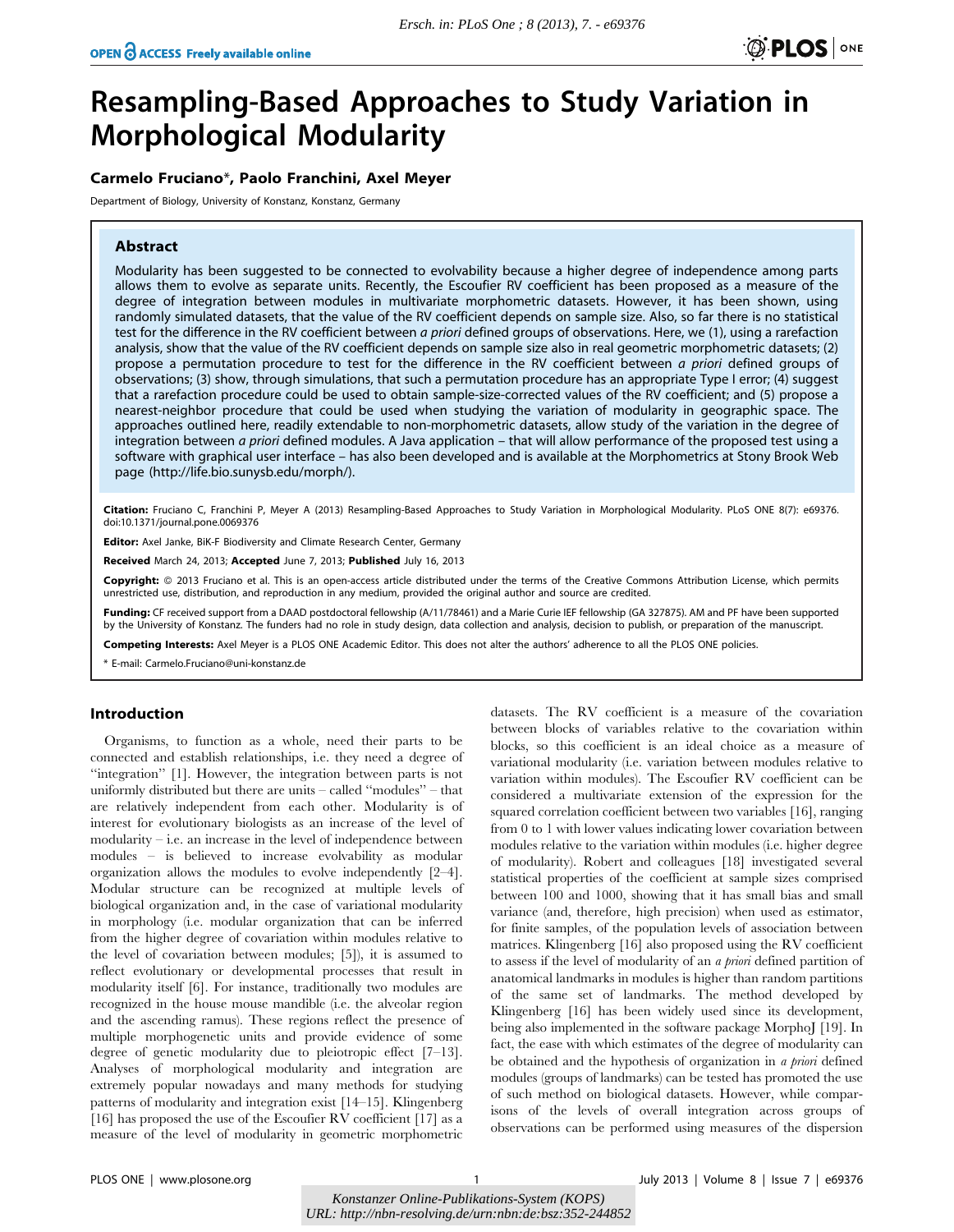of the eigenvalues of the principal components [14], no specific method to analyze variation in the RV coefficient between a priori defined groups of observations exists. This represents an interesting area of research as, if modularity promotes evolvability, then inferring variation in levels of modularity might highlight variation in the levels of evolvability. In a similar fashion, variation in levels of modularity might point out a variation in the processes that are responsible of modular organization. Reflecting the high potential interest of variation in the degree of modularity, studies have started reporting [20–21] the RV coefficients for different a priori defined groups of observations (different species in the case of the two cited studies). Jojic´ and colleagues [22], when comparing traditional and geometric morphometric approaches to the study of modularity, while cautioning against potential discrepancies between methods, suggested that direct comparisons among studies on the mouse mandible are reliable. However, it has been shown [23], using random data, that the RV coefficient decreases when sample size increases. If this was true for real morphometric datasets, then comparisons of RV coefficients across samples or studies with different sample sizes might be meaningless. Another shortcoming of simply reporting the RV coefficient is that, even in the case of equal sample sizes, it does not represent a formal test of the null hypothesis of no variation in levels of modularity but, at best, an exploratory approach.

Here, we show, using a real morphometric dataset, that the RV coefficient is, indeed, dependent on sample size. We then describe how a permutational approach can be used to test for the difference in RV coefficient between two a priori defined groups of observations, providing simulations of type I error for this new test. We, further, suggest two other possible ways of studying variation in modularity. In particular, how a rarefaction procedure could be used to obtain ''sample-size-corrected'' RV values and how a nearest neighbor procedure might be used to explore patterns of variation in the RV coefficient in geographic space.

#### Materials and Methods

# Datasets Used

In this study, three real datasets (Tab. 1, Fig. 1) were used either directly or to generate simulated data. They are unpublished datasets that will be used here just for the methodological purposes of this study while the analyses reflecting their biological relevance will be published elsewhere (P. Franchini, C. Fruciano et al. unpublished data). For all datasets, (semi)landmarks were digitized using tpsDig2 [24]. Landmark and semilandmark configurations were then aligned [25–26] in tpsRelw [27]. In all cases, the allometric component of shape variation was removed by performing, in MorphoJ [19], a multivariate regression of shape on centroid size. Residual Procrustes coordinates were then partitioned in two modules for the analyses of modularity (Tab. 1, Fig. 1). When performing Klingenberg's method [16], significant modularity was found for all the datasets and subsets in Tab. 1 except for parental species and F1s in *Dataset1* and for the CD subset of *Dataset2*, probably as a consequence of the small sample size of these subsets. All the subsequent analyses and simulations were performed in MATLAB (MathWorks, inc.).

## Relationship between RV and Sample Size in a Real Dataset

To test if there is a relationship between the RV coefficient and sample size in real datasets, we performed a rarefaction procedure on the 308 configurations of Procrustes residuals belonging to F2 generation individuals in Dataset1. Briefly, we carried out the following procedure:: 1. we randomly sampled with replacement from the 308 configurations 100 samples for each of the sample sizes comprised between 10 and 300; 2. for each sample we computed the RV coefficient; 3. we calculated then the mean and standard deviation of the RV coefficient for each set of 100 samples at each sample size. We repeated the procedure described above 200 times and obtained grand means of the RV coefficients and average standard deviation by averaging the results of the 200 independent rarefaction analyses. We also computed the variance of the mean RV estimate across the 200 independent analyses. To assess the impact of different alignment procedures, we performed the above mentioned analysis both aligning all the 308 observations prior to the rarefaction procedure with a single generalized Procrustes analysis and performing separate generalized Procrustes analyses for each of the two modules. Further, to assess the effect of superimposition at each step, we carried out a simplified version of the procedure described above (steps 1–3). In this simplified procedure we performed a generalized Procrustes analysis (both performing a single alignment for all the landmarks and using separate alignments for each module) for each of the samples obtained at step 1 of the procedure for all the sample sizes comprised between 10 and 300 at steps of 5 (10, 15, 20,…).

# Using Rarefaction to Standardize RV to a Given Sample Size

Here we suggest that using a rarefaction procedure could be useful to overcome the problem of dependency of Escoufier RV on sample size when one needs to compare RV values directly or use them in downstream analyses. We apply this idea to the main groups (A. astorquii, A. zaliosus, F1 specimens, F2 specimens) of Dataset1. In particular, we draw – sampling with replacement – 1000 random samples of 11 observations (sample size of the smallest group, F1 individuals) from each of the groups, compute the Escoufier RV coefficient for each dataset and, finally, compute a mean RV coefficient for each group.

# Permutation Test of the Null Hypothesis of no Difference in RV Coefficient

Here we propose to test for the difference in RV between two  $a$ priori defined groups of observations.

Let A and B be two matrices  $n \times t$  and  $m \times t$  of, respectively, n and  $m$  observations and  $t$  variables (constituting, effectively, two  $a$  priori defined groups of n and m observations). Let  $t = q+r$  where q and r are two a priori defined groups of variables (representing modules). We propose computing the difference between RV coefficients for each group, defined as:

$$
RV_{OBSDIF} = |RV_A - RV_B|
$$

Where  $RV_A$  and  $RV_B$  are, respectively, the RV coefficient between q and r variables for matrix A and the RV coefficient between the same two sets of variables for matrix B.

We propose – to test the null hypothesis  $H_0$ :  $RV_A = RV_B$  – creating two new groups  $A_{PERM}$  (of size n x t) and  $B_{PERM}$  (of size m  $x$  t) resampling without replacement observations from the pooled sample M of size  $(n+m)$  x t and computing the difference in RV between the two new groups as:

$$
RV_{PERMDIFF} = |RV_{APERM} - RV_{BPERM}|
$$

Where  $RV_{APERM}$  and  $RV_{BPERM}$  are the RV coefficients computed on APERM and BPERM, respectively. After repeating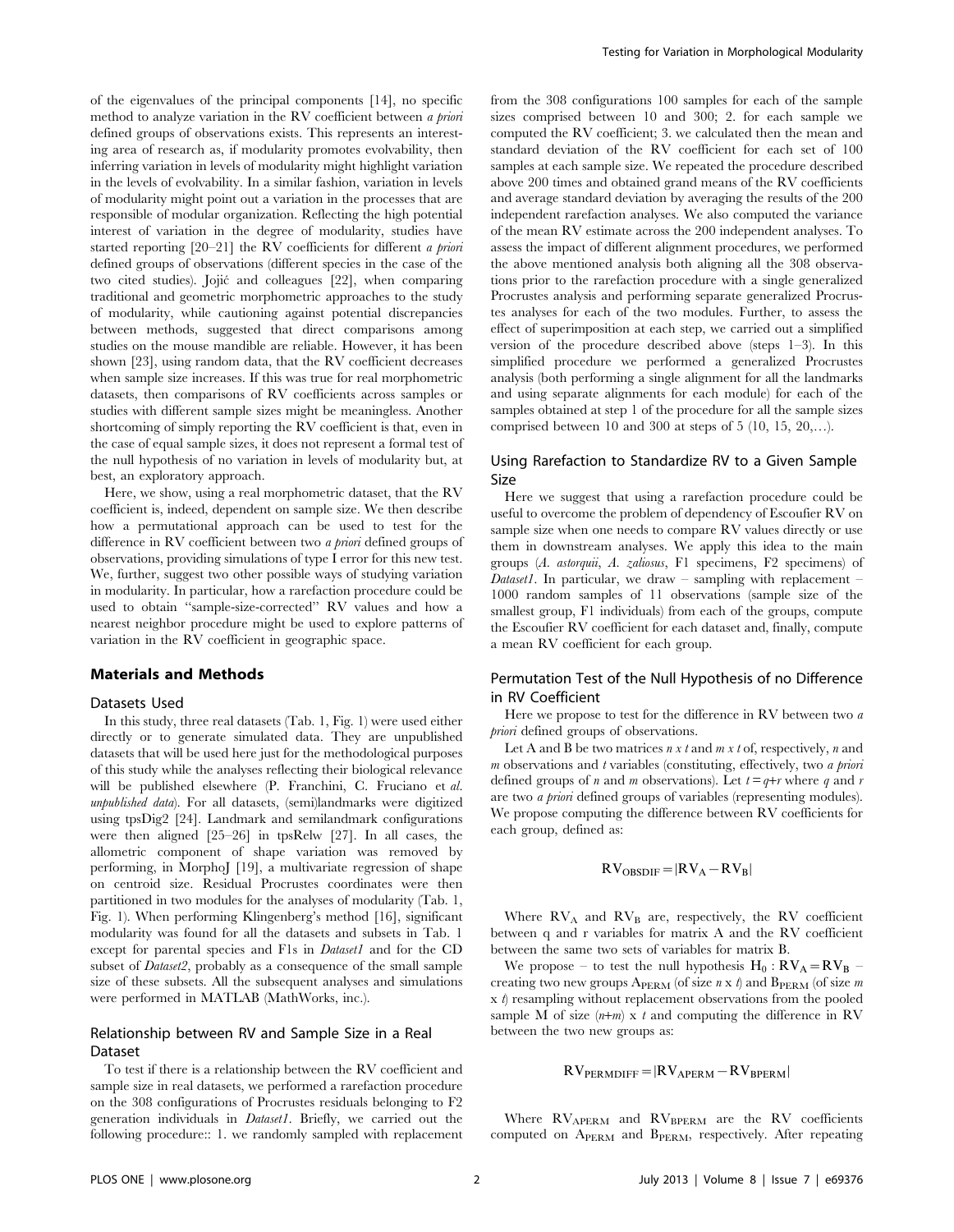#### Table 1. Datasets used in the present paper.

| <b>Dataset</b>                                                                                                                                                                                                                                                                                                                                                                                                                                                                                                                                              |     | <b>Subsets</b>                                                                      |     |
|-------------------------------------------------------------------------------------------------------------------------------------------------------------------------------------------------------------------------------------------------------------------------------------------------------------------------------------------------------------------------------------------------------------------------------------------------------------------------------------------------------------------------------------------------------------|-----|-------------------------------------------------------------------------------------|-----|
| <b>Description</b>                                                                                                                                                                                                                                                                                                                                                                                                                                                                                                                                          | n   | <b>Description</b>                                                                  | n   |
| Dataset1 Body shape data for a QTL experiment in Midas cichlid fish (P. Franchini, C. Fruciano et al. unpublished<br>data). A total of 20 points, comprising both landmarks and semilandmarks, was digitized. The full dataset of<br>landmark/semilandmark configurations was then subjected to a generalized Procrustes analysis (GPA)<br>with sliding of semilandmarks [26]. Two modules (one cranial and one post-cranial; [31]) were defined,<br>thereby effectively partitioning the 40 variables into two groups of 10 and 30 variables respectively. | 376 | Amphilophus astorquii                                                               | 16  |
|                                                                                                                                                                                                                                                                                                                                                                                                                                                                                                                                                             |     | Amphilophus zaliosus                                                                | 41  |
|                                                                                                                                                                                                                                                                                                                                                                                                                                                                                                                                                             |     | F1 individuals obtained<br>crossing a female A. astorquii<br>and a male A. zaliosus | 11  |
|                                                                                                                                                                                                                                                                                                                                                                                                                                                                                                                                                             |     | F <sub>2</sub> individuals obtained<br>breeding two F1 individuals                  | 308 |
| Dataset2 Data from a morphometric analysis of a contact area between two chromosomal races (CD and ACR)<br>of the Western European house mouse (Franchini et al. unpublished data). Fifteen landmarks were collected in<br>the left mandible of each individual and then subjected to a GPA [25]. Two modules, defined by the ascending<br>ramus and the alveolar region [9], were defined by 7 and 8 landmarks respectively, partitioning the variables<br>into two groups of 14 and 16 variables.                                                         | 84  | CD                                                                                  | 18  |
|                                                                                                                                                                                                                                                                                                                                                                                                                                                                                                                                                             |     | <b>ACR</b>                                                                          | 66  |
| Dataset3 Data from a morphometric analysis of a hybridization area between two chromosomal races<br>(CD and Standard races) of the Western European house mouse (Franchini et al. unpublished data).<br>Landmarks and modules as in Dataset2.                                                                                                                                                                                                                                                                                                               | 86  | Standard                                                                            | 45  |
|                                                                                                                                                                                                                                                                                                                                                                                                                                                                                                                                                             |     | <b>Hybrids</b>                                                                      | 41  |

doi:10.1371/journal.pone.0069376.t001

the procedure N<sub>PERM</sub> times to obtain an empirical distribution of  $RV_{PERMDIFF}$ , we will consider the proportion of times in which RVOBSDIFF exceeds the differences of the empirical distribution as the probability level at which the null hypothesis  $H_0$  of no difference in RV (modularity) between the two groups can be rejected.

We used this permutation test on *Dataset2*, comparing the RV coefficients for mice from the CD and ACR groups, and on



Figure 1. Configurations of points for datasets used in the present work. a. Dataset1, b. Dataset2 and Dataset3. Circles represent landmarks, triangles semilandmarks. Red and blue distinguish the two modules.

doi:10.1371/journal.pone.0069376.g001

Dataset3 comparing mice with standard and hybrid karyotype (in all cases 1000 random permutations were used).

#### Analysis of Type I Error for the New Permutation Test

To analyze the type I error for the permutation test proposed here, we used two different approaches: simulating no difference in modularity using real datasets and simulating no difference in modularity using random data.

For the first approach, we independently used the following sets of landmark configurations: F2 individuals from Dataset1, CD mice mandibles from Dataset2 and ACR mice mandibles from Dataset2. For each of the sets of landmark configurations independently and for each of the sample sizes comprised between 40 and 200 at steps of five, we generated 1000 random multivariate normal datasets with the observed mean and covariance. Then we subdivided each dataset in two subsets of equal number of observations (rounded to the next integer) and performed the proposed permutation test for the difference in RV coefficient. We, finally, used the proportion of significant (at the 5% probability level) tests at each sample size as a measure of type I error.

For the second approach, to test type I error in different conditions (different number of total cases, different number of total variables, different number of variables for each block, different number of observation for each *a priori* defined group), we generated 200,000 random datasets. We used random datasets as this choice allowed us to have a wide range in the number of variables and their possible subdivision in two blocks. Each dataset had a random number of observations comprised between 40 and 200 and a random number of variables comprised between 20 and 100. Observations for each variable were drawn from the standard uniform distribution on the open interval (0,1). Each random dataset was, further, divided into two groups of observations and two blocks of variables with the number of observations per group being random but constrained to be higher than 20 and the number of variables per block random but constrained to be at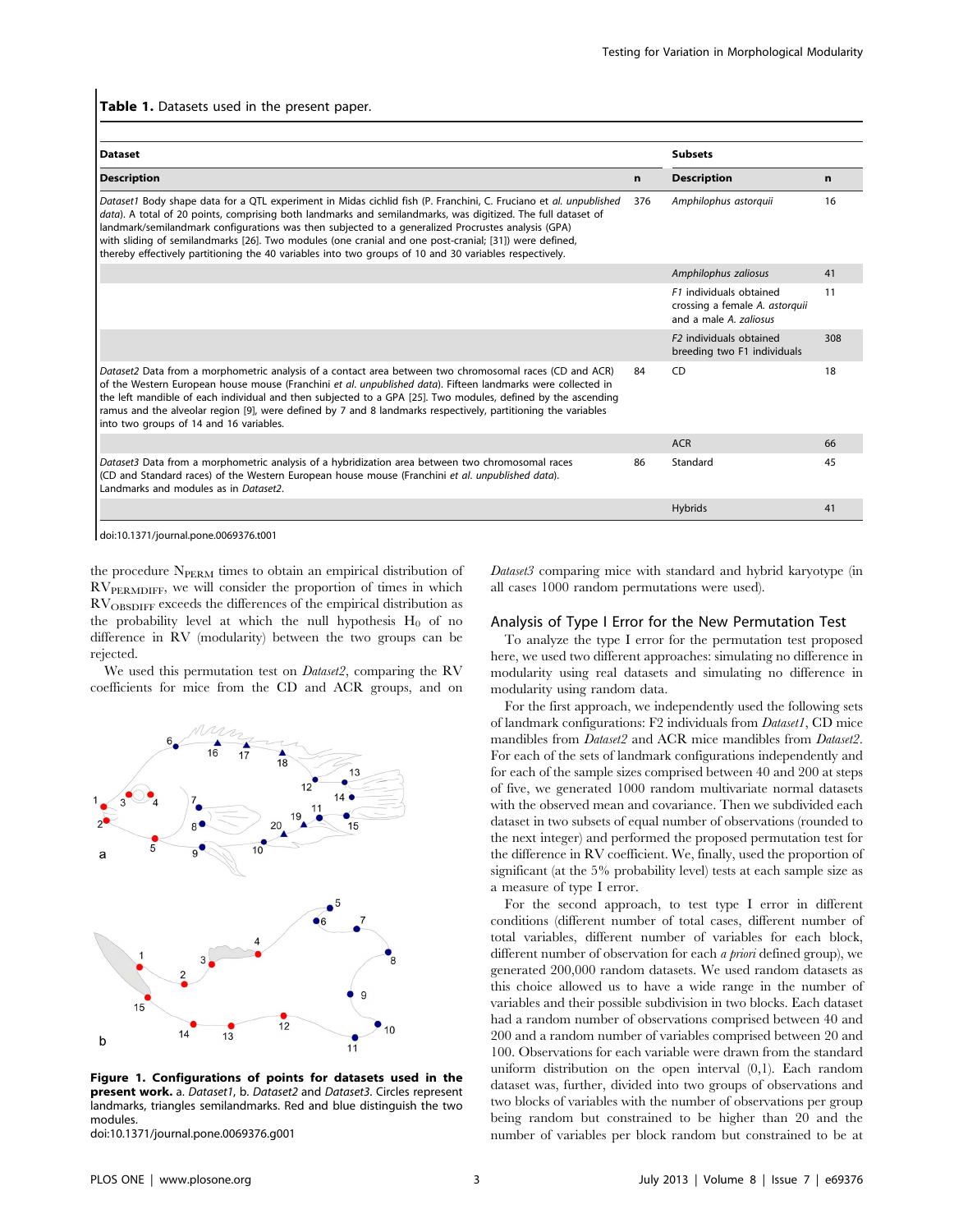

Figure 2. RV at different sample sizes obtained from the rarefaction analysis. Solid line: mean, dashed lines: mean +/- standard deviation. a. Single generalized Procrustes analysis on the complete dataset. b. Separate Procrustes superimpositions for each module on the complete dataset. c. Generalized Procrustes analysis on each randomly drawn sample, using the full configuration of landmarks. d. Generalized Procrustes analyses on each randomly drawn sample, performing separate superimpositions for each module. doi:10.1371/journal.pone.0069376.g002

least four. For each of the simulated datasets we performed the proposed permutation test for the difference in the RV coefficient, using the proportion of significant tests as a measure of type I error. To investigate if the type I error of our test was dependent on number of cases, number of variables, difference in sample size between groups, difference in variables between blocks, we also produced plots of such features for datasets which returned a significant test.

## Using a Nearest Neighbor Approach to Analyze Variation in Modularity in Geographic Space

In the case of a relatively small number of discrete samples with multiple observations (sampling sites), variation in geographic space could be studied by standardizing to a common sample size through rarefaction and/or multiple pairwise comparisons using the permutation test proposed here. However, in case of sparse sampling in geographic space, we suggest that a solution could be to compute, for each  $x_i$  observation in geographic space, the RV coefficient for the subset comprising  $x_i$  itself and its k-nearest neighbors, computing also the average spatial coordinates of the subset. In this way, for each of the original observations an RV coefficient and a new spatial position will be computed. The new matrix representing the variation in the RV coefficient in geographic space could then be analyzed with exploratory or hypothesis-testing tools. For instance, plots of the variation of the RV coefficient in geographic space can be obtained and functions to describe the observed patterns can be fitted to the data. Here we provide an example of such an approach using Dataset1. We divided a hypothetical bidimensional square – representing a hypothetical geographic space – into four quadrants. Then for

three of the four quadrants we generated – using the multivariate normal distribution having the mean and covariance matrix of the F2 individuals in Dataset1–100 observations per quadrant and assigned them random uniform coordinates within the quadrant. For the fourth quadrant we generated 100 observations from the multivariate normal distribution having the mean and covariance matrix of a subset of F2 individuals chosen so to have a higher RV coefficient and assigned them random uniform coordinates. In such a way, we simulated the situation where within one quadrant – the upper left – there would be a maximum in the RV coefficient. We then computed the RV coefficient with the knearest neighbor approach outlined above using  $k = 20$ , Euclidean distances in the two-dimensional space as distance measure and the KD-tree technique for finding the k-nearest neighbors [28]. Finally, we fitted a third-order polynomial on the obtained matrix of RV coefficients and average spatial coordinates and we plotted the fitted surface as a surface plot and as a heat map.

# Results

# Relationship between RV and Sample Size in a Real Dataset

Fig. 2 shows the average RV coefficient at each sample size obtained through rarefaction analysis. A clear pattern of decrease in RV at increasing sample sizes can be observed. Such pattern is especially pronounced at sample sizes smaller than 100, thus suggesting that comparing the RV coefficient across samples with different sizes can be misleading. It is interesting to notice that lower overall values and lower variances of estimates of the RV coefficient are obtained when performing separate generalized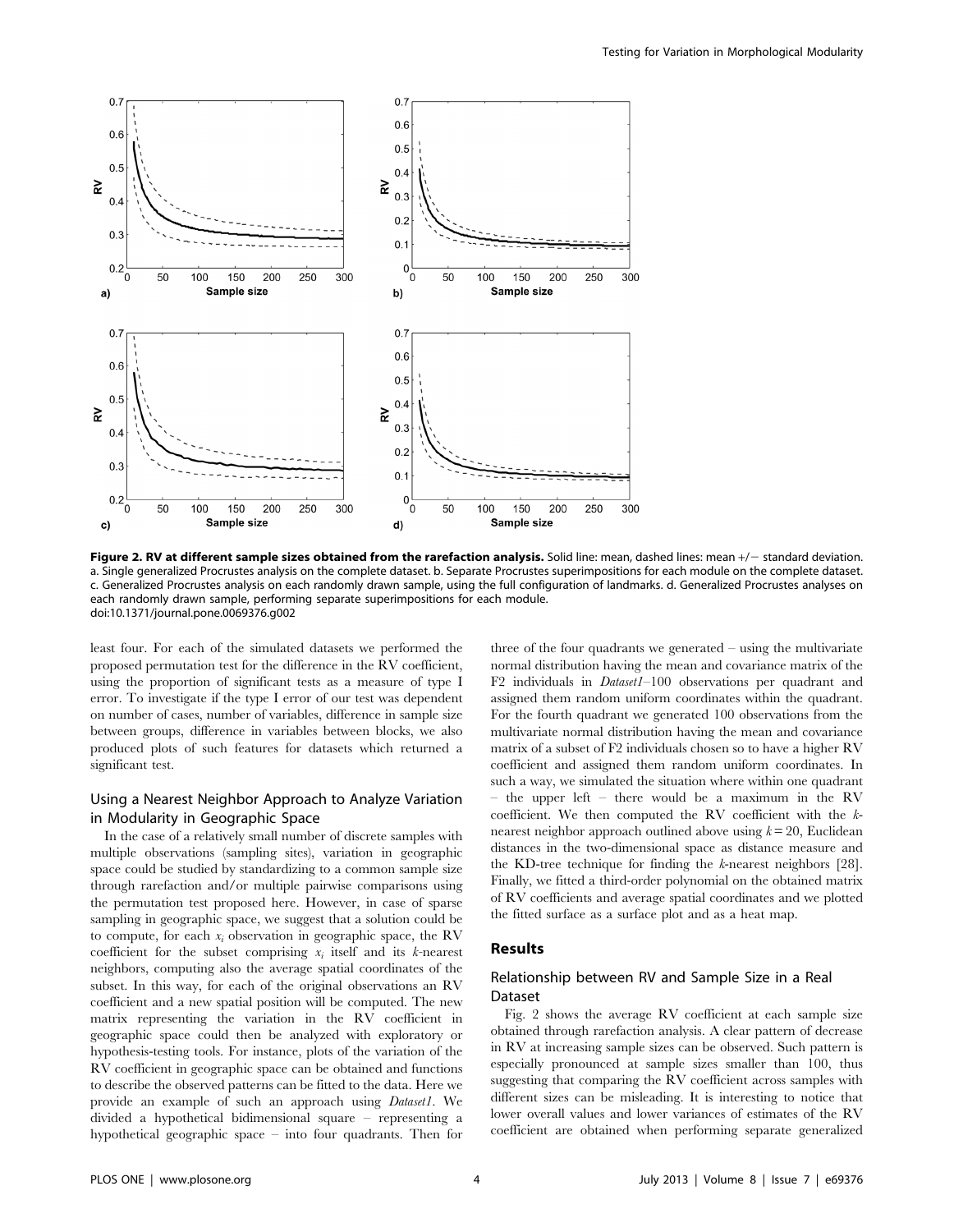Procrustes analyses for each module (Fig. 2a,b). On the other hand, performing generalized Procrustes analyses for each dataset obtained resampling from the population does not affect the general finding of a decrease in the RV coefficient at increasing sample sizes (Fig. 2). The variance of the estimated average RV coefficient, as expected, decreases at increasing sample sizes (Fig. S1) and, while a critical sample size cannot be identified, the decrease is very pronounced at lower sample sizes.

## Using Rarefaction to Standardize RV to a Given Sample Size

In our example dataset, the average RV obtained after a rarefaction analysis at the smallest sample size  $(n = 11)$  for A. astorquii was  $0.704$ , for A. zaliosus  $0.623$ , for the F1 specimens 0.668, for the F2 specimens 0.554. These results might suggest that modularity in A. astorquii x A. zaliosus hybrids behaves as a transgressive trait. However, here the dataset has been just used as an example of using rarefaction to standardize the RV coefficient and any biological consideration will be made elsewhere.

#### Application of the Permutation Test to Real Datasets

The RV coefficients of mice belonging to the groups CD and ACR from Dataset2 were, respectively, 0.31 and 0.20 (difference 0.11; sample sizes were, respectively, 18 and 66). However, the newly developed permutation procedure did not reject ( $p = 0.758$ , based on 1000 permutations) the null hypothesis of equal RV coefficients. On the other hand, using the same test on standard and hybrid mice from Dataset3 (RV coefficient 0.31 and 0.20, respectively, with sample sizes 45 and 41) resulted in significant differences ( $p = 0.02$ ). The fact that in the two datasets, the same difference in the RV coefficient produced non-significant and significant results, respectively, suggests that the observed difference in RV between the two groups in Dataset2 can be explained as a consequence of their difference in sample size.

#### Analysis of Type I Error

In the analysis of type I error using mean and covariance from real datasets, the average type I error for all simulation was 0.049. Plots of type I error at different sample sizes (Fig. 3) do not show any relationship between type I error rate and sample size.

In the analysis of type I error using random datasets with variable number of cases, number of observations, number of observations in each group and number of variables in each block, the overall type I error was 0.05. Plotting the number of cases, number of observations, fraction of observations in the first group, fractions of variables in the first block, difference between number of variables and number of cases for occurrences of type I error showed no departure from random expectations (Figure S2). This shows that type I error for the suggested permutation test is not influenced by the analyzed features.

## Using a Nearest Neighbor Approach to Analyze Variation in Modularity in Geographic Space

In our example analysis using randomly distributed observations, a third-order polynomial provided a reasonably good fit  $(R^2 = 0.69)$  for modeling the variation of the RV coefficient in a bidimensional space. A surface plot and a heat map are provided in Fig. 4. Looking at the plots, a maximum in the RV coefficients can be noticed in the upper left quadrant, which is the one we chose to contain the maximum.

#### **Discussion**

In the present paper we have dealt with the problem of studying variation in morphological modularity. We have shown that the value of the Escoufier RV coefficient, despite being a useful and appealing measure of the strength of integration between modules, is dependent on sample size, even in real morphometric datasets. In particular, our results show that at sample sizes smaller than 100, the relationship between the RV coefficient and sample size is non-linear. Especially at sample sizes lower than 50, the RV coefficient rapidly decreases at increasing sample sizes. It is relevant to notice that sample sizes lower than 50 or 100 per group are quite common in modularity studies and the dependence of the RV coefficient on sample size makes comparisons of modularity between groups with different number of observations unreliable. In addition to this, mere comparisons of the RV coefficient values do not test the null hypothesis of no difference between groups of observations. Here we presented a permutation procedure to address the limitations outlined above by testing the null hypothesis of no difference between two groups. We have



Figure 3. Type I error rate at different sample sizes. a. Average type I error rate across the full set of simulations using mean and covariance matrices of real datasets. b. Type I error rate for each of the simulations based on real datasets. doi:10.1371/journal.pone.0069376.g003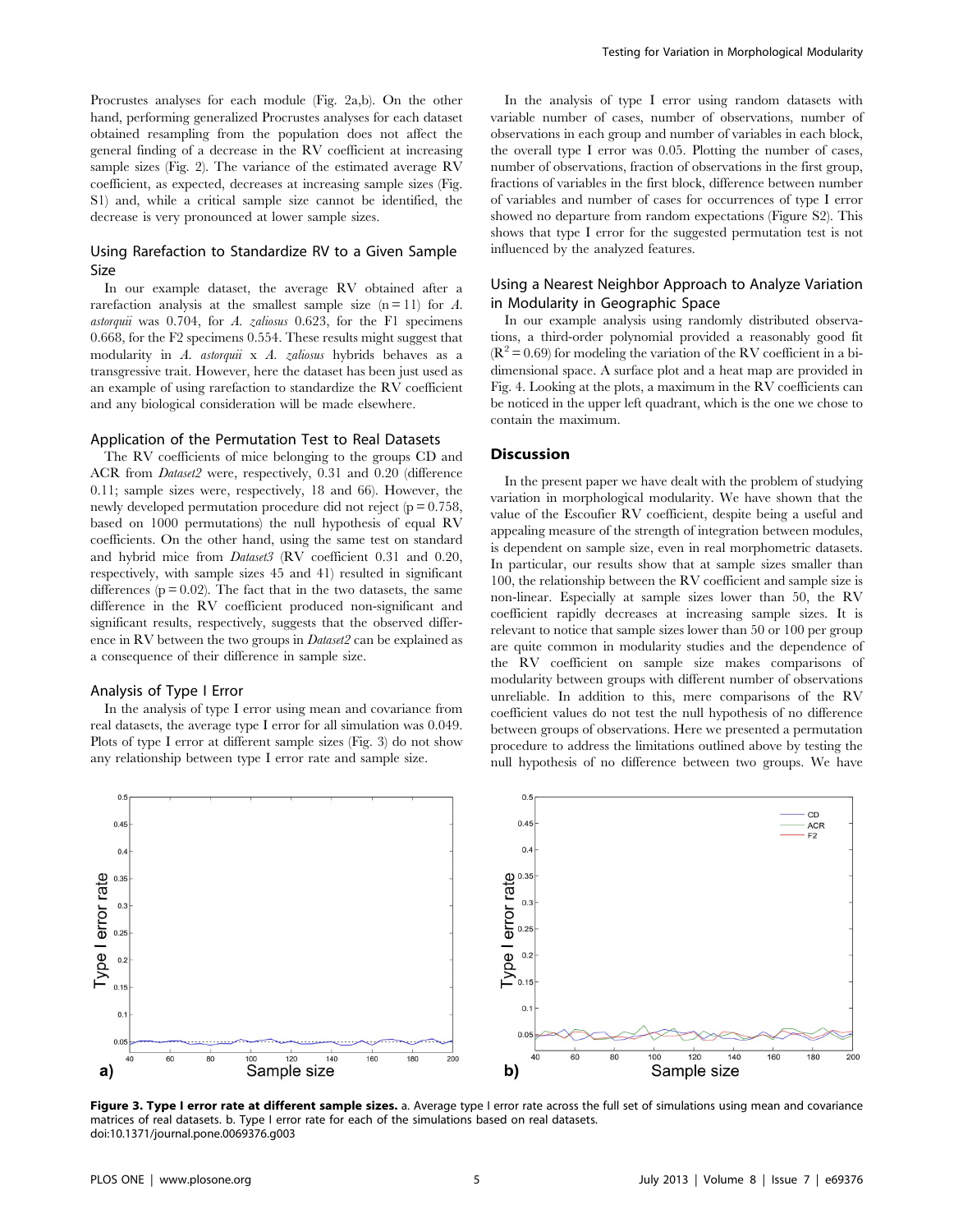

Figure 4. Variation of the RV coefficient in geographic space. Computation follows the k-nearest neighbor approach outlined in the paper and the predicted values at each site were then modeled using a third-order polynomial. a. Heat map. X and Y represent coordinates in a bidimensional space, the color reflects the value of RV predicted by the polynomial fitting. b. Surface plot. The basis represents the two dimensional space, the elevation the predicted RV. Color coding as in a. doi:10.1371/journal.pone.0069376.g004

shown that such a procedure has appropriate type I error and that type I error is not dependent on factors such as total sample size, difference in sample size between groups, total number of variables, difference in number of variables between modules, difference between number of variables and number of cases.

Studies of morphological modularity are becoming increasingly popular, also because of the development of easy to use software tools to investigate the existence of multiple modules within a configuration of landmarks. Some studies have also started to report the RV coefficient for multiple species [20–21]. In this paper we also suggested that a rarefaction procedure could be used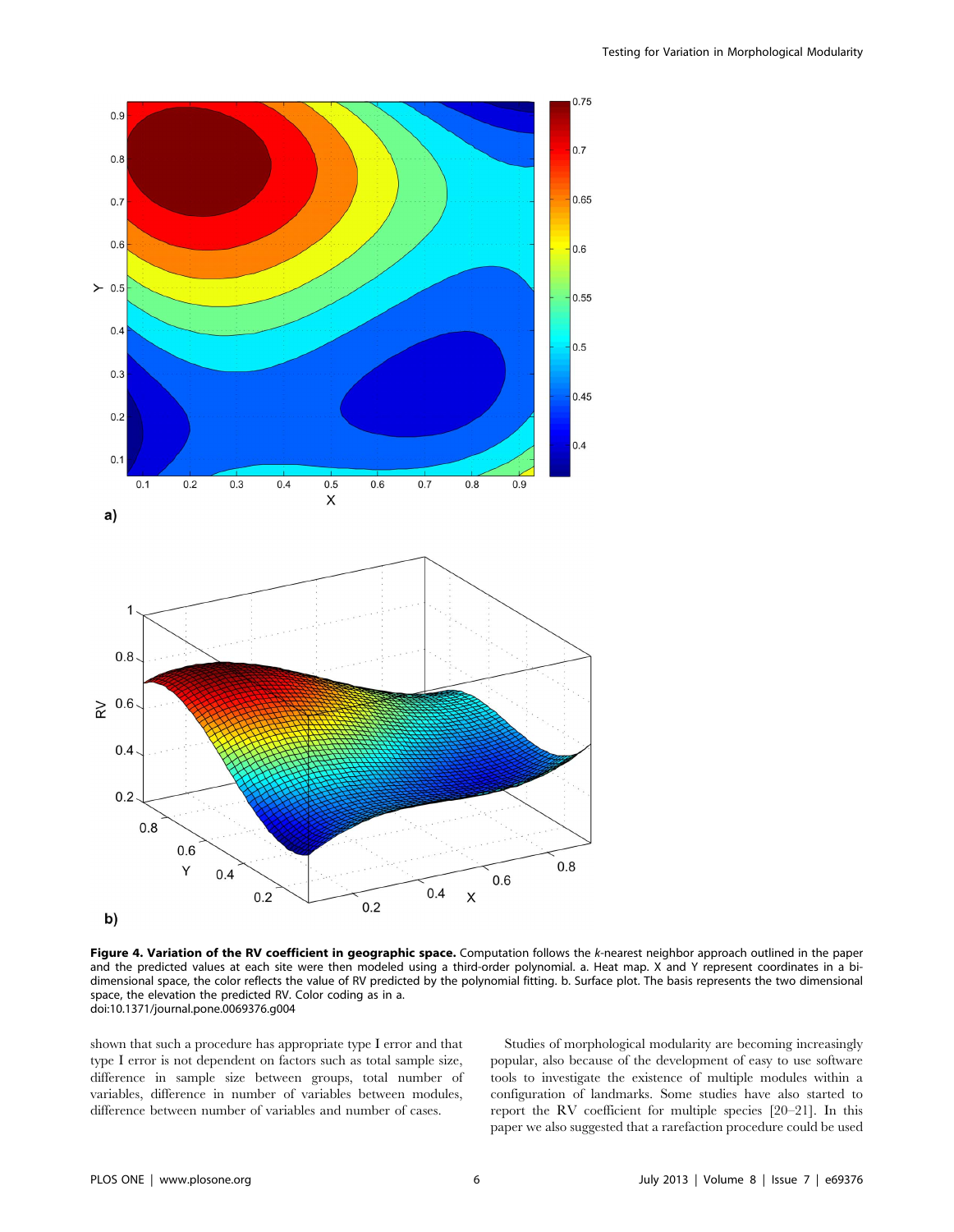to derive ''sample size-standardized'' values of the RV coefficient to be used in downstream analyses. Our suggestion can have multiple applications. For instance, RV values derived from such a rarefaction procedure could be used in phylogenetic comparative studies to investigate the variation in the level of modularity across phylogenies [29–30]. Finally, we also suggested the use of a knearest-neighbor procedure to create groups of individuals of equal sample sizes in space computing then the RV coefficient on each group. Our example, involving sparse observations in a twodimensional space, reflects one obvious possible application of such a nearest-neighbor procedure: the study of variation in modularity across geographic space. However, given that knearest-neighbors can be computed on spaces with number of dimensions higher than two, this idea could be used to explore different problems. It should be noticed that this method will always find one or more maxima and minima even using random data. Therefore, using a polynomial fit on the results of the knearest-neighbor approach could represent a useful exploratory approach while hypothesis-testing approaches should be used in case one wants to test for significance of the variation in geographic space. We consider our ideas of using rarefaction to obtain sample size-standardized RV values and using a k-nearestneighbor approach to study RV variation in space as mere suggestions as the statistical properties of both approaches should be carefully investigated under a variety of conditions and we consider such investigations beyond the scope of the present paper. However, our results showing high variance of the rarefaction estimates at small sample sizes suggest caution when using resampling to obtain sample-size corrected RV values to be used in downstream analyses. At the same time, the sudden drop in the variance of mean RV estimates observed at increasing sample sizes suggests that even moderate increases in sample sizes could result in a sensibly better estimation of a sample-size corrected RV value. On the other hand, preliminary simulations of the k-nearestneighbor method (data not shown) assuming one maximum in one quadrant at different values of  $k$  (10–25) show that the average distance between absolute *maxima* across different values of  $k$  is around 10% of the maximum distance between observations, thus suggesting that the maximum is found in the same region, even at different k.

We believe that the methods presented here represent new tools for the study of variation in morphological modularity, and

#### References

- 1. Olson EC, Miller RL (1958) Morphological Integration. University of Chicago Press, Chicago.
- 2. Wagner GP (1996) Homologues, natural kinds and the evolution of modularity. Am Zool 36: 36–43.
- 3. Wagner GP, Altenberg L (1996) Complex adaptations and the evolution of evolvability. Evolution 50: 967–976.
- 4. Hansen TF (2003) Is modularity necessary for evolvability? Remarks on the relationship between pleiotropy and evolvability. Biosystems 69: 83–94.
- 5. Wagner GP, Pavlicev M, Cheverud JM (2007) The road to modularity. Nat Rev Genet 8: 921–931.
- 6. Klingenberg CP (2008) Morphological integration and developmental modularity. Annu Rev Ecol Evol Syst 39: 115–132.
- 7. Atchley WR, Plummer A, Riska B (1985) Genetics of mandible form in the mouse. Genetics 111: 555–577.
- 8. Leamy L (1993) Morphological integration of fluctuating asymmetry in the mouse mandible. Genetica 89: 139–153.
- 9. Cheverud JM, Routman EJ, Irschick DJ (1997) Pleiotropic effects of individual gene loci on mandibular morphology. Evolution 51: 2006–2016.
- 10. Ehrich TH, Vaughn TYT, Koreishi SF, Linsey RB, Pletscher LS et al. (2003) Pleiotropic effects on mandibular morphology I. Developmental morphological integration and differential dominance. J Exp Zool B Mol Dev Evol 296: 58–79.
- 11. Klingenberg CP, Mebus K, Auffray JC (2003) Developmental integration in a complex morphological structure: how distinct are the modules in the mouse mandible? Evol Dev 5: 522–531.

precisely in the analysis of how the level of integration between a priori defined modules co-varies with other categorical or continuous variables. We also developed a Java application with graphical user interface to perform in a user-friendly way the proposed permutation test for the difference in modularity between *a priori* defined groups. While we explicitly developed and tested these methods on landmark-based geometric morphometric datasets, we believe that they could be easily applied, perhaps with minor modifications, to non-morphological studies of modularity. For instance, if modular groups of co-expressed genes are identified in gene expression studies, it would be straightforward to study the variation in modularity among different samples.

#### Supporting Information

Figure S1 Variance across 200 independent simulations of the average RV coefficient obtained through rarefaction at different sample sizes using a single generalized Procrustes analysis (GPA) for all landmarks or separate GPAs for the two modules (Fig. 1a). (PDF)

Figure S2 Frequency of different features in the cases of type I error. Blue: observed frequencies, red: expected frequencies simulating random data using the conditions under which the type I error simulations have been run (between 40 and 200 observations, between 20 and 100 variables, first group of at least 20 observations, first module of at least 4 variables). (PDF)

#### Acknowledgments

We are grateful to A. Franchini for implementing the permutation test in a multiplatform Java program. We thank R. Castiglia, E. Solano and M.L. Spreitzer who helped in collecting the datasets used in the present study.

#### Author Contributions

Conceived and designed the experiments: CF. Performed the experiments: CF. Analyzed the data: CF. Contributed reagents/materials/analysis tools: AM. Wrote the paper: CF. Helped design the study and provided additional ideas: PF AM. Provided part of the datasets: PF. Provided ideas during the writing phase: PF. Provided corrections and modifications to the text: PF AM.

- 12. Sans-Fuentes MA, Ventura J, López-Fuster MJ, Corti M (2009) Morphological variability in house mice from the Robertsonian polymorphism area of Barcelona. Biol J Linn Soc Lond 97: 555–570.
- 13. Muñoz-Muñoz F, Sans-Fuentes MA, López-Fuster MJ, Ventura J (2011) Evolutionary modularity of the mouse mandible: dissecting the effect of chromosomal reorganizations and isolation by distance in a Robertsonian system of Mus musculus domesticus. J Evol Biol 24: 1763–1778.
- 14. Goswami A, Polly PD (2010) Methods for studying morphological integration and modularity. In Alroy J, Hunt G, editors. Quantitative Methods in Paleobiology. Paleontological Society Short Course, October 30th, 2010. The Paleontological Society Papers 16: 213–243.
- 15. Klingenberg CP (2013) Cranial integration and modularity: insights into evolution and development from morphometric data. Hystrix, the Italian Journal of Mammalogy. In press.
- 16. Klingenberg CP (2009) Morphometric integration and modularity in configurations of landmarks: tools for evaluating a priori hypotheses. Evol Dev 11: 405– 421.
- 17. Escoufier Y (1973) Le traitement des variables vectorielles. Biometrics 29: 751– 760.
- 18. Robert P, Cléroux R, Ranger N (1985) Some results on vector correlation. Comput Stat Data Anal 3: 25–32.
- 19. Klingenberg CP (2011) MorphoJ: an integrated software package for geometric morphometrics. Mol Ecol Resour 11: 353–357.